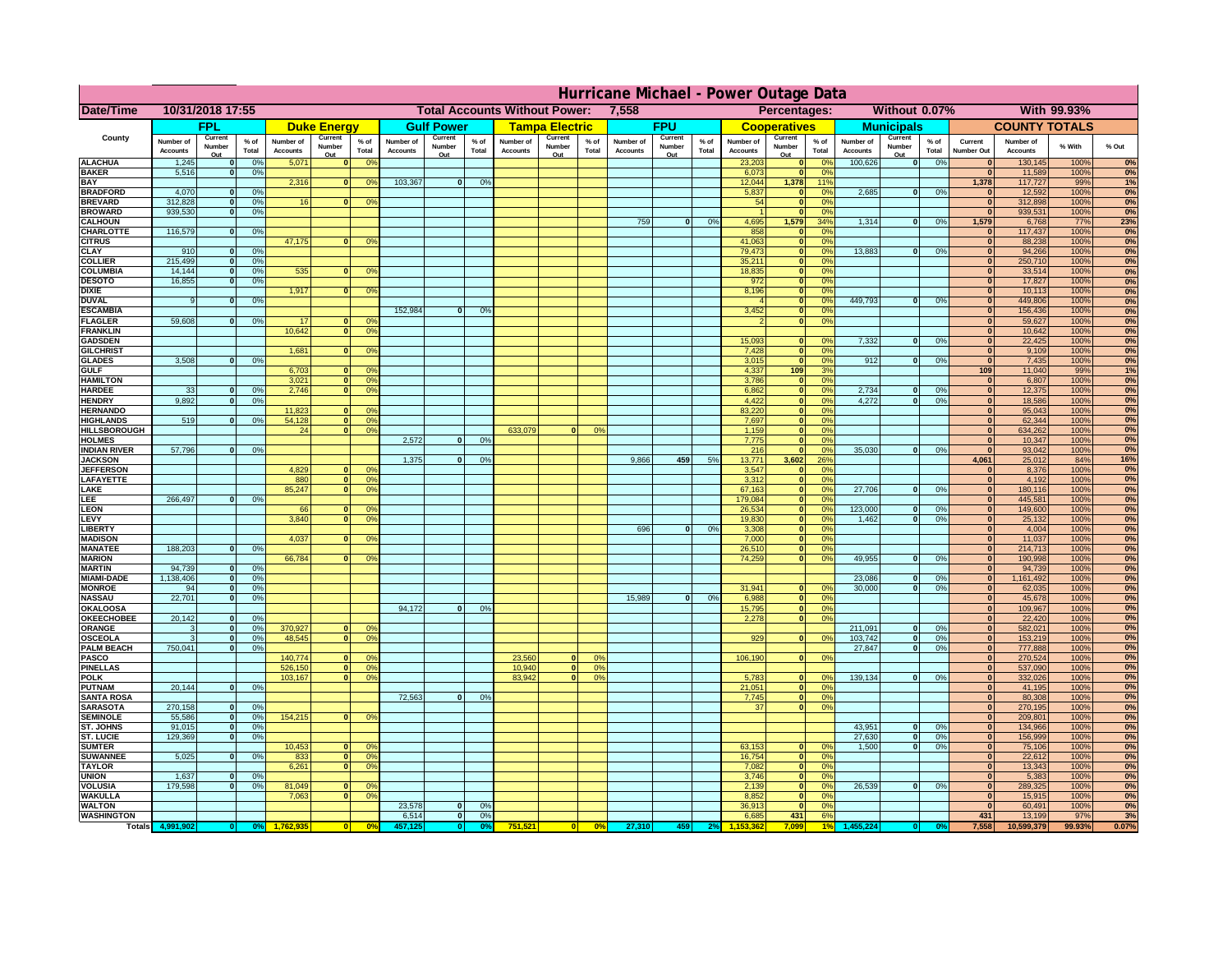# 10/31/2018 5:56 PM Hurricane Michael

| <b>Power Provider</b>                   | <b>County</b>       | <b>Number of Customers</b> | <b>Current Number Out</b> | <b>Outage Percentage</b> | <b>Estimated Restore Time</b> |
|-----------------------------------------|---------------------|----------------------------|---------------------------|--------------------------|-------------------------------|
| West Florida Electric Cooperative, Inc. | <b>JACKSON</b>      | 13,723                     | 3,558                     | 25.93%                   | >5 days                       |
| Gulf Coast Electric Cooperative, Inc.   | BAY                 | 12,044                     | 1,378                     | 11.44%                   | >5 days                       |
| West Florida Electric Cooperative, Inc. | CALHOUN             | 2,852                      | 1,214                     | 42.57%                   | >5 days                       |
| Florida Public Utilities Corporation    | <b>JACKSON</b>      | 9,866                      | 459                       | 4.65%                    | 72                            |
| Gulf Coast Electric Cooperative, Inc.   | <b>CALHOUN</b>      | 1,843                      | 365                       | 19.80%                   | >5 days                       |
| West Florida Electric Cooperative, Inc. | <b>WASHINGTON</b>   | 4,260                      | 348                       | 8.17%                    | >5 days                       |
| Gulf Coast Electric Cooperative, Inc.   | <b>GULF</b>         | 4,337                      | 109                       | 2.51%                    | >5 days                       |
| Gulf Coast Electric Cooperative, Inc.   | WASHINGTON          | 2,425                      | 83                        | 3.42%                    | >5 days                       |
|                                         |                     |                            | 44                        |                          |                               |
| Gulf Coast Electric Cooperative, Inc.   | <b>JACKSON</b>      | 48                         |                           | 91.67%                   | >5 days                       |
| Central Florida Electric Cooperative    | <b>ALACHUA</b>      | 875                        | 0                         | 0.00%                    | TBD                           |
| Central Florida Electric Cooperative    | <b>DIXIE</b>        | 7,595                      | $\mathbf 0$               | 0.00%                    | <b>TBD</b>                    |
| Central Florida Electric Cooperative    | <b>GILCHRIST</b>    | 7,424                      | 0                         | 0.00%                    | Restored                      |
| Central Florida Electric Cooperative    | LAFAYETTE           | 9                          | $\mathbf 0$               | 0.00%                    | <b>TBD</b>                    |
| Central Florida Electric Cooperative    | LEVY                | 17,513                     | 0                         | 0.00%                    | Restored                      |
| Central Florida Electric Cooperative    | <b>MARION</b>       | 9                          | $\mathbf 0$               | 0.00%                    | <b>TBD</b>                    |
| Chattahoochee Electric                  | GADSDEN             | 1,173                      | 0                         | 0.00%                    | Restored                      |
| Choctawhatchee Electric Cooperative     | <b>HOLMES</b>       | 293                        | $\mathbf 0$               | 0.00%                    | Restored                      |
| Choctawhatchee Electric Cooperative     | <b>OKALOOSA</b>     | 15,795                     | 0                         | 0.00%                    | Restored                      |
| Choctawhatchee Electric Cooperative     | <b>SANTA ROSA</b>   | 201                        | $\mathbf 0$               | 0.00%                    | Restored                      |
| Choctawhatchee Electric Cooperative     | <b>WALTON</b>       | 36,812                     | 0                         | 0.00%                    | Restored                      |
| City of Alachua                         | <b>ALACHUA</b>      | 4,426                      | $\mathbf 0$               | 0.00%                    | <b>TBD</b>                    |
| City of Bartow                          | POLK                | 11,790                     | 0                         | 0.00%                    | TBD                           |
| City of Blountstown                     | CALHOUN             | 1,314                      | $\mathbf 0$               | 0.00%                    | Restored                      |
| City of Bushnell                        | <b>SUMTER</b>       | 1,500                      | $\mathbf 0$               | 0.00%                    | TBD                           |
| City of Clewiston                       | <b>HENDRY</b>       | 4,272                      | $\mathbf 0$               | 0.00%                    | <b>TBD</b>                    |
| City of Fort Meade                      | <b>POLK</b>         | 2,379                      | 0                         | 0.00%                    | TBD                           |
| City of Havana                          | <b>GADSDEN</b>      | 1,391                      | $\mathbf 0$               | 0.00%                    | Restored                      |
| City of Leesburg                        | LAKE                | 22,000                     | 0                         | 0.00%                    | TBD                           |
| City of Moore Haven                     | <b>GLADES</b>       | 912                        | $\pmb{0}$                 | 0.00%                    | <b>TBD</b>                    |
|                                         | LAKE                |                            | 0                         | 0.00%                    | <b>TBD</b>                    |
| City of Mount Dora                      |                     | 5,706                      |                           |                          |                               |
| City of Newberry                        | <b>ALACHUA</b>      | 1,727                      | $\pmb{0}$                 | 0.00%                    | <b>TBD</b>                    |
| City of Quincy                          | GADSDEN             | 4,768                      | 0                         | 0.00%                    | Restored                      |
| City of Starke                          | <b>BRADFORD</b>     | 2,685                      | $\mathbf 0$               | 0.00%                    | <b>TBD</b>                    |
| City of Tallahassee                     | LEON                | 123,000                    | 0                         | 0.00%                    | Restored                      |
| City of Vero Beach                      | <b>INDIAN RIVER</b> | 35,030                     | $\mathbf 0$               | 0.00%                    | <b>TBD</b>                    |
| City of Wauchula                        | HARDEE              | 2,734                      | 0                         | 0.00%                    | TBD                           |
| City of Williston                       | LEVY                | 1,462                      | $\mathbf 0$               | 0.00%                    | <b>TBD</b>                    |
| City of Winter Park                     | ORANGE              | 13,941                     | $\pmb{0}$                 | 0.00%                    | TBD                           |
| Clay Electric Cooperative               | <b>ALACHUA</b>      | 22,328                     | $\pmb{0}$                 | 0.00%                    | <b>TBD</b>                    |
| Clay Electric Cooperative               | <b>BAKER</b>        | 2,476                      | 0                         | 0.00%                    | TBD                           |
| Clay Electric Cooperative               | <b>BRADFORD</b>     | 5,837                      | $\mathbf 0$               | 0.00%                    | <b>TBD</b>                    |
| Clay Electric Cooperative               | <b>CLAY</b>         | 79,473                     | $\pmb{0}$                 | 0.00%                    | TBD                           |
| Clay Electric Cooperative               | <b>COLUMBIA</b>     | 16,922                     | $\mathbf 0$               | 0.00%                    | <b>TBD</b>                    |
| Clay Electric Cooperative               | <b>DUVAL</b>        | 4                          | 0                         | 0.00%                    | TBD                           |
| Clay Electric Cooperative               | <b>FLAGLER</b>      | $\overline{2}$             | $\mathbf 0$               | 0.00%                    | <b>TBD</b>                    |
| Clay Electric Cooperative               | <b>GILCHRIST</b>    | 4                          | $\pmb{0}$                 | 0.00%                    | TBD                           |
| Clay Electric Cooperative               | LAKE                | 2,239                      | $\mathbf 0$               | 0.00%                    | <b>TBD</b>                    |
| Clay Electric Cooperative               | LEVY                | 712                        | $\mathbf 0$               | 0.00%                    | TBD                           |
| Clay Electric Cooperative               | <b>MARION</b>       |                            | $\mathsf{O}\xspace$       | 0.00%                    | TBD                           |
|                                         |                     | 16,301                     |                           |                          |                               |
| Clay Electric Cooperative               | PUTNAM              | 21,051                     | 0                         | 0.00%                    | TBD                           |
| Clay Electric Cooperative               | SUWANNEE            | 5                          | $\pmb{0}$                 | 0.00%                    | <b>TBD</b>                    |
| Clay Electric Cooperative               | <b>UNION</b>        | 3,746                      | 0                         | 0.00%                    | TBD                           |
| Clay Electric Cooperative               | <b>VOLUSIA</b>      | 2,139                      | $\pmb{0}$                 | 0.00%                    | <b>TBD</b>                    |
| Duke Energy                             | <b>ALACHUA</b>      | 5,071                      | 0                         | 0.00%                    | Restored                      |
| Duke Energy                             | BAY                 | 2,316                      | $\pmb{0}$                 | 0.00%                    | <b>TBD</b>                    |
| Duke Energy                             | <b>BREVARD</b>      | 16                         | 0                         | 0.00%                    | Restored                      |
| Duke Energy                             | <b>CITRUS</b>       | 47,175                     | $\pmb{0}$                 | 0.00%                    | Restored                      |
| Duke Energy                             | COLUMBIA            | 535                        | $\pmb{0}$                 | 0.00%                    | Restored                      |
| Duke Energy                             | <b>DIXIE</b>        | 1,917                      | $\pmb{0}$                 | 0.00%                    | Restored                      |
| Duke Energy                             | <b>FLAGLER</b>      | 17                         | 0                         | 0.00%                    | Restored                      |
| Duke Energy                             | <b>FRANKLIN</b>     | 10,642                     | $\mathsf{O}\xspace$       | 0.00%                    | Restored                      |
| Duke Energy                             | <b>GILCHRIST</b>    | 1,681                      | 0                         | 0.00%                    | Restored                      |
| Duke Energy                             | <b>GULF</b>         | 6,703                      | $\pmb{0}$                 | 0.00%                    | TBD                           |
| Duke Energy                             | <b>HAMILTON</b>     | 3,021                      | 0                         | 0.00%                    | Restored                      |
| <b>Duke Energy</b>                      | HARDEE              | 2,746                      | $\pmb{0}$                 | 0.00%                    | Restored                      |
| Duke Energy                             | <b>HERNANDO</b>     | 11,823                     | 0                         | 0.00%                    | Restored                      |
| <b>Duke Energy</b>                      | <b>HIGHLANDS</b>    | 54,128                     | $\pmb{0}$                 | 0.00%                    | Restored                      |
|                                         |                     |                            |                           |                          |                               |
| Duke Energy                             | HILLSBOROUGH        | 24                         | $\pmb{0}$                 | 0.00%                    | Restored                      |
| <b>Duke Energy</b>                      | <b>JEFFERSON</b>    | 4,829                      | $\pmb{0}$                 | 0.00%                    | Restored                      |
| Duke Energy                             | LAFAYETTE           | 880                        | $\pmb{0}$                 | 0.00%                    | Restored                      |
| <b>Duke Energy</b>                      | LAKE                | 85,247                     | $\pmb{0}$                 | 0.00%                    | Restored                      |
| Duke Energy                             | LEON                | 66                         | $\pmb{0}$                 | 0.00%                    | Restored                      |
| <b>Duke Energy</b>                      | LEVY                | 3,840                      | $\pmb{0}$                 | 0.00%                    | Restored                      |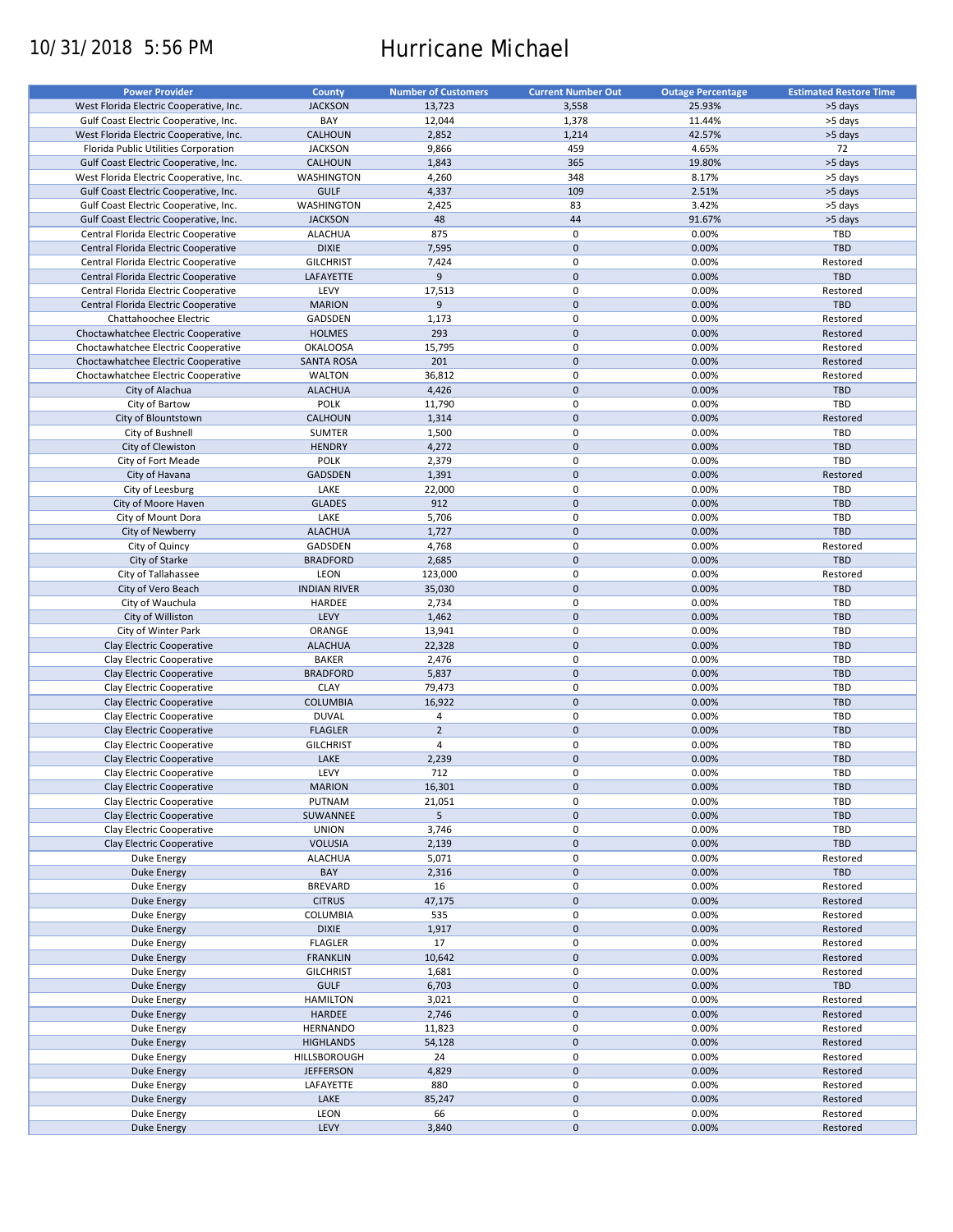## 10/31/2018 5:56 PM Hurricane Michael

| Duke Energy                                        | <b>MADISON</b>      | 4,037          | 0           | 0.00% | Restored   |
|----------------------------------------------------|---------------------|----------------|-------------|-------|------------|
| <b>Duke Energy</b>                                 | <b>MARION</b>       | 66,784         | $\mathbf 0$ | 0.00% | Restored   |
|                                                    |                     |                |             |       |            |
| Duke Energy                                        | ORANGE              | 370,927        | 0           | 0.00% | Restored   |
| Duke Energy                                        | <b>OSCEOLA</b>      | 48,545         | $\mathbf 0$ | 0.00% | Restored   |
| Duke Energy                                        | PASCO               | 140,774        | 0           | 0.00% | Restored   |
|                                                    |                     |                |             |       |            |
| <b>Duke Energy</b>                                 | <b>PINELLAS</b>     | 526,150        | $\mathbf 0$ | 0.00% | Restored   |
| Duke Energy                                        | POLK                | 103,167        | $\mathbf 0$ | 0.00% | Restored   |
|                                                    |                     |                | $\mathbf 0$ |       |            |
| Duke Energy                                        | SEMINOLE            | 154,215        |             | 0.00% | Restored   |
| Duke Energy                                        | <b>SUMTER</b>       | 10,453         | 0           | 0.00% | Restored   |
| <b>Duke Energy</b>                                 | SUWANNEE            | 833            | $\mathbf 0$ | 0.00% | Restored   |
|                                                    |                     |                |             |       |            |
| Duke Energy                                        | <b>TAYLOR</b>       | 6,261          | 0           | 0.00% | Restored   |
| <b>Duke Energy</b>                                 | <b>VOLUSIA</b>      | 81,049         | $\mathbf 0$ | 0.00% | Restored   |
| Duke Energy                                        | WAKULLA             | 7,063          | 0           | 0.00% | Restored   |
|                                                    |                     |                |             |       |            |
| Escambia River Electric Cooperative, Inc.          | <b>ESCAMBIA</b>     | 3,452          | $\mathbf 0$ | 0.00% | <b>TBD</b> |
| Escambia River Electric Cooperative, Inc.          | <b>SANTA ROSA</b>   | 7,544          | $\mathbf 0$ | 0.00% | <b>TBD</b> |
| Florida Keys Electric Cooperative                  | <b>MONROE</b>       | 31,941         | $\mathbf 0$ | 0.00% | <b>TBD</b> |
|                                                    |                     |                |             |       |            |
| Florida Power and Light Company                    | <b>ALACHUA</b>      | 1,245          | 0           | 0.00% | <b>TBD</b> |
| Florida Power and Light Company                    | <b>BAKER</b>        | 5,516          | $\mathbf 0$ | 0.00% | <b>TBD</b> |
|                                                    |                     |                |             |       |            |
| Florida Power and Light Company                    | <b>BRADFORD</b>     | 4,070          | $\pmb{0}$   | 0.00% | <b>TBD</b> |
| Florida Power and Light Company                    | <b>BREVARD</b>      | 312,828        | $\mathbf 0$ | 0.00% | <b>TBD</b> |
| Florida Power and Light Company                    | <b>BROWARD</b>      | 939,530        | $\pmb{0}$   | 0.00% | <b>TBD</b> |
|                                                    |                     |                |             |       |            |
| Florida Power and Light Company                    | CHARLOTTE           | 116,579        | $\mathbf 0$ | 0.00% | <b>TBD</b> |
| Florida Power and Light Company                    | <b>CLAY</b>         | 910            | $\mathbf 0$ | 0.00% | <b>TBD</b> |
|                                                    |                     |                | $\mathbf 0$ |       |            |
| Florida Power and Light Company                    | <b>COLLIER</b>      | 215,499        |             | 0.00% | <b>TBD</b> |
| Florida Power and Light Company                    | <b>COLUMBIA</b>     | 14,144         | 0           | 0.00% | <b>TBD</b> |
| Florida Power and Light Company                    | <b>DESOTO</b>       | 16,855         | $\mathbf 0$ | 0.00% | <b>TBD</b> |
|                                                    |                     |                |             |       |            |
| Florida Power and Light Company                    | <b>DUVAL</b>        | 9              | 0           | 0.00% | <b>TBD</b> |
| Florida Power and Light Company                    | <b>FLAGLER</b>      | 59,608         | $\mathbf 0$ | 0.00% | <b>TBD</b> |
| Florida Power and Light Company                    | <b>GLADES</b>       | 3,508          | 0           | 0.00% | <b>TBD</b> |
|                                                    |                     |                |             |       |            |
| Florida Power and Light Company                    | <b>HARDEE</b>       | 33             | $\mathbf 0$ | 0.00% | <b>TBD</b> |
| Florida Power and Light Company                    | <b>HENDRY</b>       | 9,892          | $\mathbf 0$ | 0.00% | TBD        |
| Florida Power and Light Company                    | <b>HIGHLANDS</b>    | 519            | $\mathbf 0$ | 0.00% | <b>TBD</b> |
|                                                    |                     |                |             |       |            |
| Florida Power and Light Company                    | <b>INDIAN RIVER</b> | 57,796         | 0           | 0.00% | <b>TBD</b> |
| Florida Power and Light Company                    | <b>LEE</b>          | 266,497        | $\mathbf 0$ | 0.00% | <b>TBD</b> |
|                                                    |                     |                |             |       |            |
| Florida Power and Light Company                    | MANATEE             | 188,203        | 0           | 0.00% | TBD        |
| Florida Power and Light Company                    | <b>MARTIN</b>       | 94,739         | $\mathbf 0$ | 0.00% | <b>TBD</b> |
| Florida Power and Light Company                    | MIAMI-DADE          | 1,138,406      | $\pmb{0}$   | 0.00% | <b>TBD</b> |
|                                                    |                     |                |             |       |            |
| Florida Power and Light Company                    | <b>MONROE</b>       | 94             | $\mathbf 0$ | 0.00% | <b>TBD</b> |
| Florida Power and Light Company                    | NASSAU              | 22,701         | $\pmb{0}$   | 0.00% | TBD        |
| Florida Power and Light Company                    | OKEECHOBEE          | 20,142         | $\mathbf 0$ | 0.00% | <b>TBD</b> |
|                                                    |                     |                |             |       |            |
| Florida Power and Light Company                    | ORANGE              | 3              | $\mathbf 0$ | 0.00% | <b>TBD</b> |
| Florida Power and Light Company                    | <b>OSCEOLA</b>      | $\overline{3}$ | $\mathbf 0$ | 0.00% | <b>TBD</b> |
| Florida Power and Light Company                    | PALM BEACH          | 750,041        | $\pmb{0}$   | 0.00% | <b>TBD</b> |
|                                                    |                     |                |             |       |            |
| Florida Power and Light Company                    | PUTNAM              | 20,144         | $\mathbf 0$ | 0.00% | <b>TBD</b> |
| Florida Power and Light Company                    | SARASOTA            | 270,158        | $\mathbf 0$ | 0.00% | TBD        |
|                                                    |                     |                |             |       |            |
| Florida Power and Light Company                    | SEMINOLE            | 55,586         | $\mathbf 0$ | 0.00% | <b>TBD</b> |
| Florida Power and Light Company                    | ST. JOHNS           | 91,015         | 0           | 0.00% | <b>TBD</b> |
| Florida Power and Light Company                    | <b>ST. LUCIE</b>    | 129,369        | $\mathbf 0$ | 0.00% | <b>TBD</b> |
|                                                    |                     |                |             |       |            |
| Florida Power and Light Company                    | SUWANNEE            | 5,025          | $\mathbf 0$ | 0.00% | <b>TBD</b> |
| Florida Power and Light Company                    | <b>UNION</b>        | 1,637          | $\pmb{0}$   | 0.00% | <b>TBD</b> |
|                                                    |                     |                |             |       | <b>TBD</b> |
| Florida Power and Light Company                    | <b>VOLUSIA</b>      | 179,598        | 0           | 0.00% |            |
| Florida Public Utilities Corporation               | <b>CALHOUN</b>      | 759            | $\mathbf 0$ | 0.00% | Restored   |
| Florida Public Utilities Corporation               | LIBERTY             | 696            | 0           | 0.00% | Restored   |
|                                                    |                     |                |             |       |            |
| Florida Public Utilities Corporation               | NASSAU              | 15,989         | $\mathbf 0$ | 0.00% | Restored   |
| Fort Pierce Utilities Authority                    | ST. LUCIE           | 27,630         | 0           | 0.00% | <b>TBD</b> |
| Gainesville (Gainesville Regional Utilities - GRU) | <b>ALACHUA</b>      | 94,473         | $\mathbf 0$ | 0.00% | <b>TBD</b> |
|                                                    |                     |                |             |       |            |
| Glades Electric Cooperative, Inc.                  | <b>GLADES</b>       | 3,015          | 0           | 0.00% | <b>TBD</b> |
| Glades Electric Cooperative, Inc.                  | HARDEE              | $\mathbf 0$    | $\mathbf 0$ |       | <b>TBD</b> |
| Glades Electric Cooperative, Inc.                  | <b>HENDRY</b>       | 3,530          | 0           | 0.00% | <b>TBD</b> |
|                                                    |                     |                |             |       |            |
| Glades Electric Cooperative, Inc.                  | <b>HIGHLANDS</b>    | 7,321          | $\pmb{0}$   | 0.00% | <b>TBD</b> |
| Glades Electric Cooperative, Inc.                  | OKEECHOBEE          | 2,278          | 0           | 0.00% | <b>TBD</b> |
| Green Cove Springs Electric                        | <b>CLAY</b>         | 3,889          | $\mathbf 0$ | 0.00% | <b>TBD</b> |
|                                                    |                     |                |             |       |            |
| Gulf Coast Electric Cooperative, Inc.              | <b>WALTON</b>       | 101            | 0           | 0.00% | TBD        |
| <b>Gulf Power Company</b>                          | BAY                 | 103,367        | $\mathbf 0$ | 0.00% | Restored   |
| <b>Gulf Power Company</b>                          | <b>ESCAMBIA</b>     | 152,984        | 0           | 0.00% | Restored   |
|                                                    |                     |                |             |       |            |
| <b>Gulf Power Company</b>                          | <b>HOLMES</b>       | 2,572          | $\pmb{0}$   | 0.00% | Restored   |
| <b>Gulf Power Company</b>                          | <b>JACKSON</b>      | 1,375          | $\pmb{0}$   | 0.00% | Restored   |
| <b>Gulf Power Company</b>                          | <b>OKALOOSA</b>     | 94,172         | $\pmb{0}$   | 0.00% | Restored   |
|                                                    |                     |                |             |       |            |
| <b>Gulf Power Company</b>                          | <b>SANTA ROSA</b>   | 72,563         | 0           | 0.00% | Restored   |
| <b>Gulf Power Company</b>                          | <b>WALTON</b>       | 23,578         | $\mathbf 0$ | 0.00% | Restored   |
|                                                    | WASHINGTON          | 6,514          | 0           | 0.00% | Restored   |
| <b>Gulf Power Company</b>                          |                     |                |             |       |            |
| Homestead                                          | MIAMI-DADE          | 23,086         | $\mathbf 0$ | 0.00% | <b>TBD</b> |
| Jacksonville (JEA)                                 | <b>CLAY</b>         | 9,994          | 0           | 0.00% | <b>TBD</b> |
|                                                    | <b>DUVAL</b>        | 430,918        | $\pmb{0}$   | 0.00% | <b>TBD</b> |
| Jacksonville (JEA)                                 |                     |                |             |       |            |